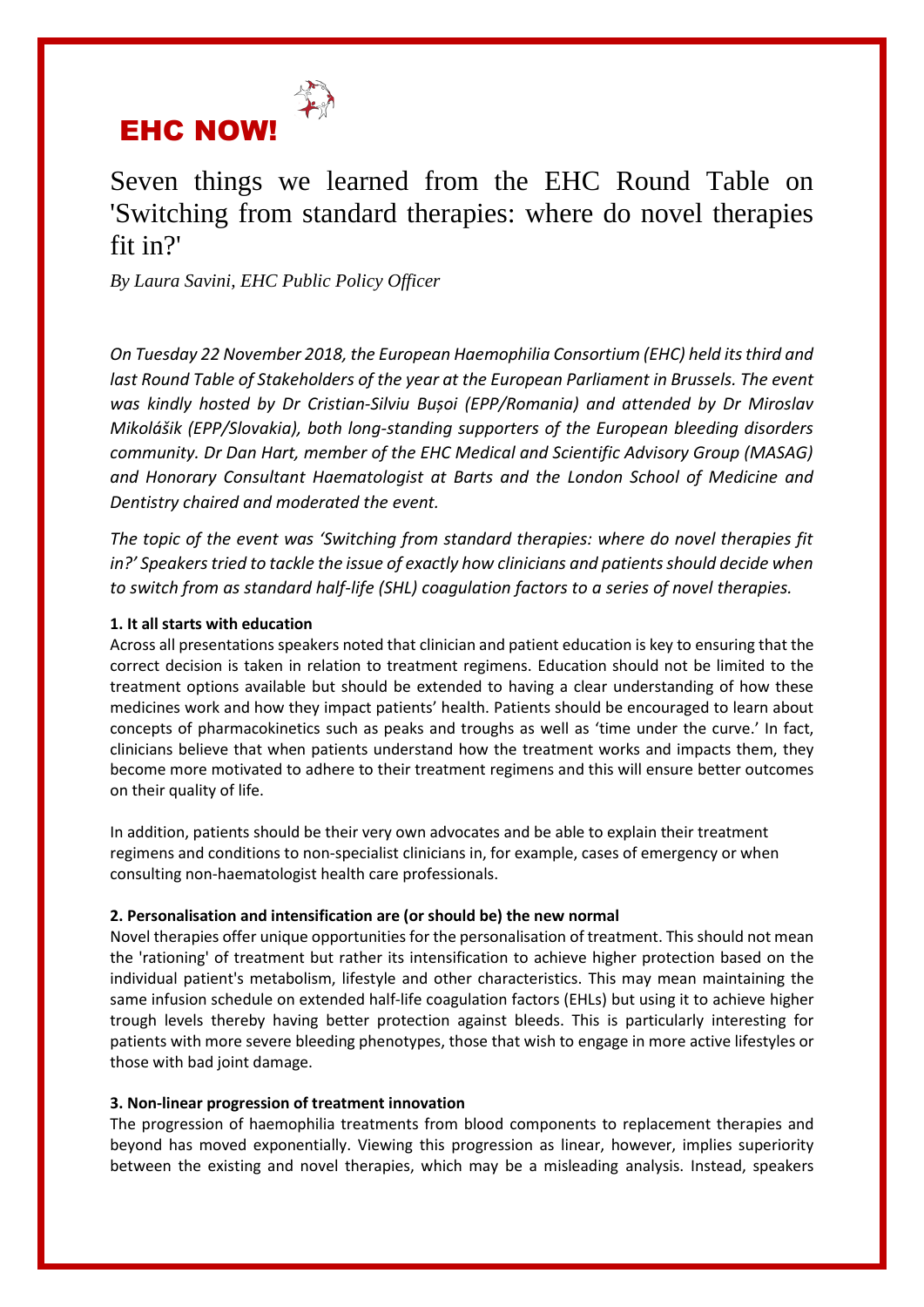proposed that we now have a menu of treatment possibilities, options and choices for the real personalisation and individuation of treatment.

Of course, the reality is that in many countries novel therapies are not yet available, and in some they are available but only for a limited number of patients. Speakers stressed that SHL therapies remain a very safe and effective treatment and should still be considered even when novel therapies are available. Participants were also reminded that when launched, most EHL therapies had a similar price as SHL products, enabling some clinicians in some contexts to switch in order to achieve higher protection while using the same treatment budget. However, should SHL considerably reduce in cost, this would allow other reflections and choices to open up for clinicians and patients, for example enabling countries with limited health care budgets to provide increased access to treatment for their haemophilia patients.

The arrival of bispecific antibodies has been particularly innovative for haemophilia A patients with inhibitors who were previously not able to benefit from prophylaxis due to the short half-life of bypassing agents. However, it is important to note that bypassing agents will still be needed especially to treat acute bleeds and during surgery.

It is clear that we are entering a paradigm shift in the way we, as patients and clinicians, approach and consider treatment strategies and choices over their lifetimes. Increased personalisation will be the way of the future and will ensure that patients get the best outcomes from different treatment products.



#### **4. Moderate haemophilia patients need more attention**

Speakers noted that at the moment people affected by moderate haemophilia (i.e. patients with coagulation factor levels between 1 and 5 per cent) are the patients with the worst health outcomes. This is because in most countries these patients are not as prioritised as their severe counterparts and consequently are not provided with prophylaxis or home treatment and often face negative impacts on their joints. It is ironic therefore that, with the intensification of treatment, patients with severe haemophilia will effectively become either moderate or mild patients in the future. Therefore, isn't it time that patients with moderate (and even mild) haemophilia are also offered the same treatment opportunities? This is certainly a topic for discussion that, we foresee, will be recurrent in the coming years.